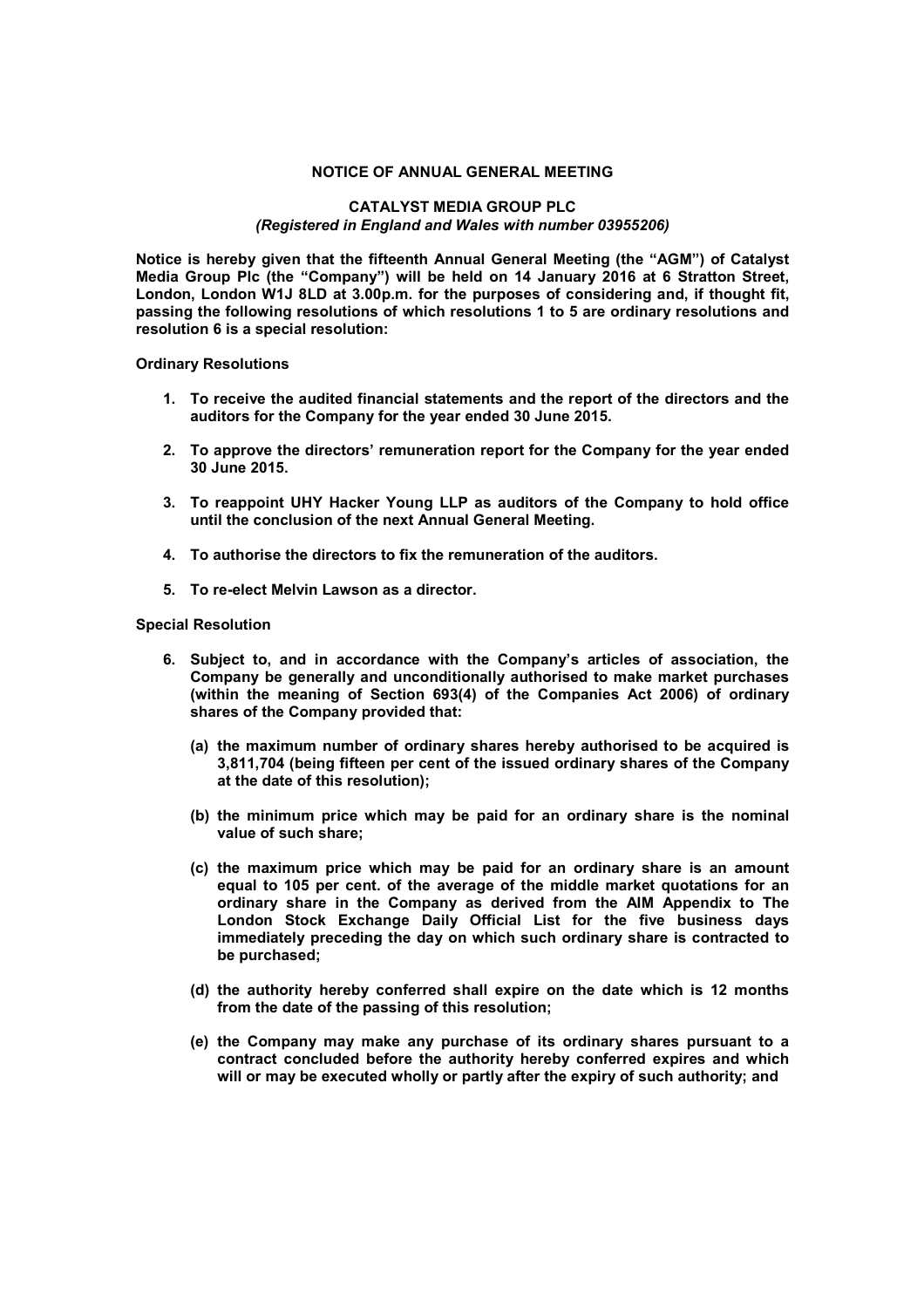**(f) all ordinary shares purchased pursuant to the authority conferred by this resolution shall be cancelled immediately on completion of the purchase or held in treasury (provided that the aggregate nominal value of shares held as treasury shares shall not at any time exceed ten per cent. of the issued ordinary share capital of the Company at any time).**

**By order of the Board**

**Michael Rosenberg OBE Chairman** 

**Registered Office: Quadrant House, 4 Thomas More Square, London E1W 1YW** 

**Date: 27th November 2015**